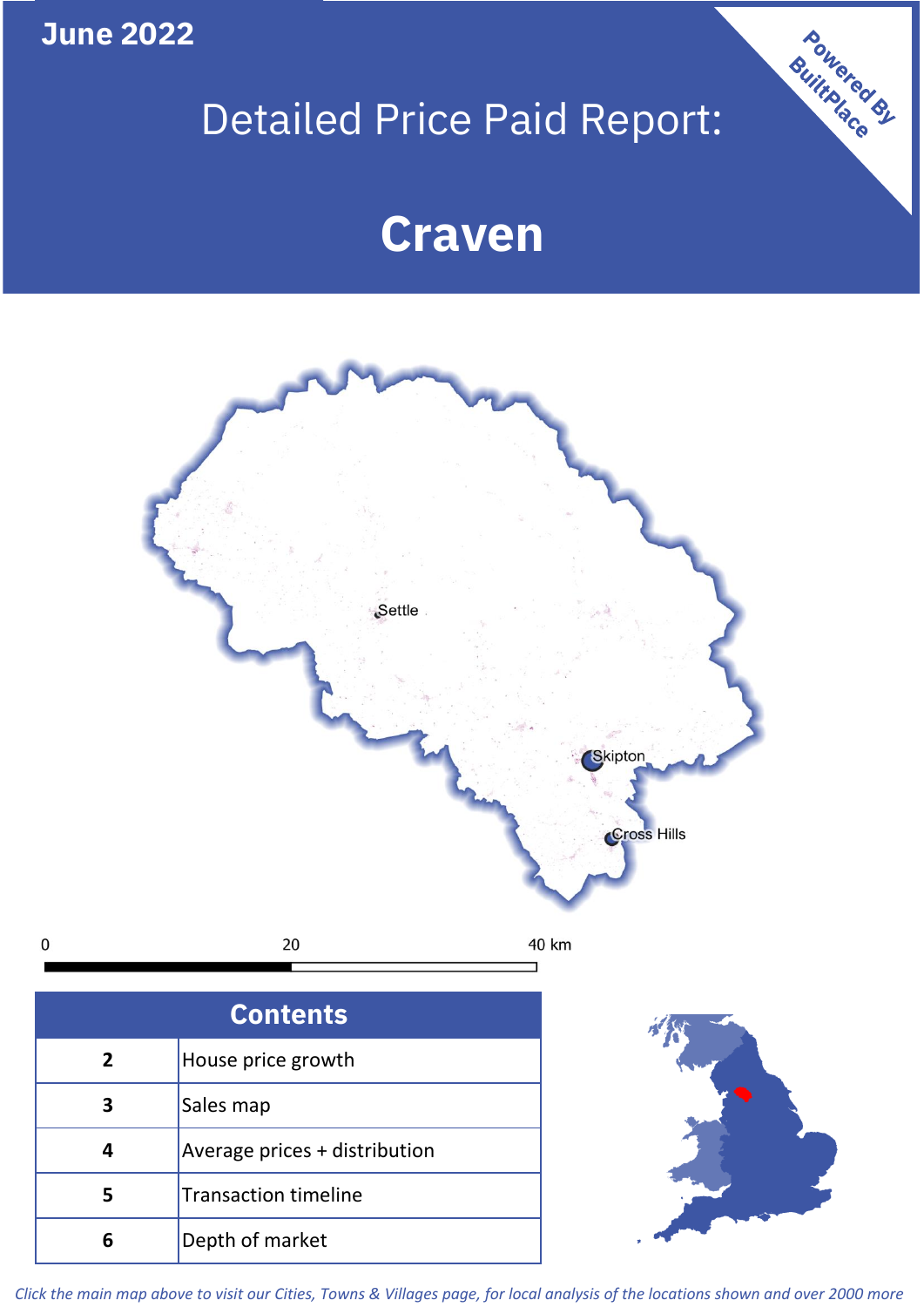#### **Headline Data**

|                     | <b>Current level</b> | 3 month  | <b>Annual</b> | 5 year  | 10 year |
|---------------------|----------------------|----------|---------------|---------|---------|
| <b>House prices</b> | £255,190             | 0.1%     | 12.8%         | 28.9%   | 43.2%   |
| <b>Transactions</b> | 1,028                | $-10.8%$ | 3.4%          | $-3.4%$ | 39.3%   |

#### **House Price Growth (April 2022 data)**

#### *Annual Change in House Prices*



House prices in Craven grew by 12.8% in the 12 months to April 2022 (based on 3-month smoothed data). By comparison national house prices grew by 10.7% and prices in Yorkshire and The Humber grew by 10.0% over the same period.

Craven house prices are now 34.5% above their previous peak in 2007, compared to +33.2% for Yorkshire and The Humber and +52.9% across England.



#### *Year-To-Date Change in House Prices, December to April*

Local prices have grown by 2.1% in 2022 so far, compared to a fall of 1.5% over the same period last year.

#### *Source: OS OpenData; UK House Price Index (Contains HM Land Registry data © Crown copyright)*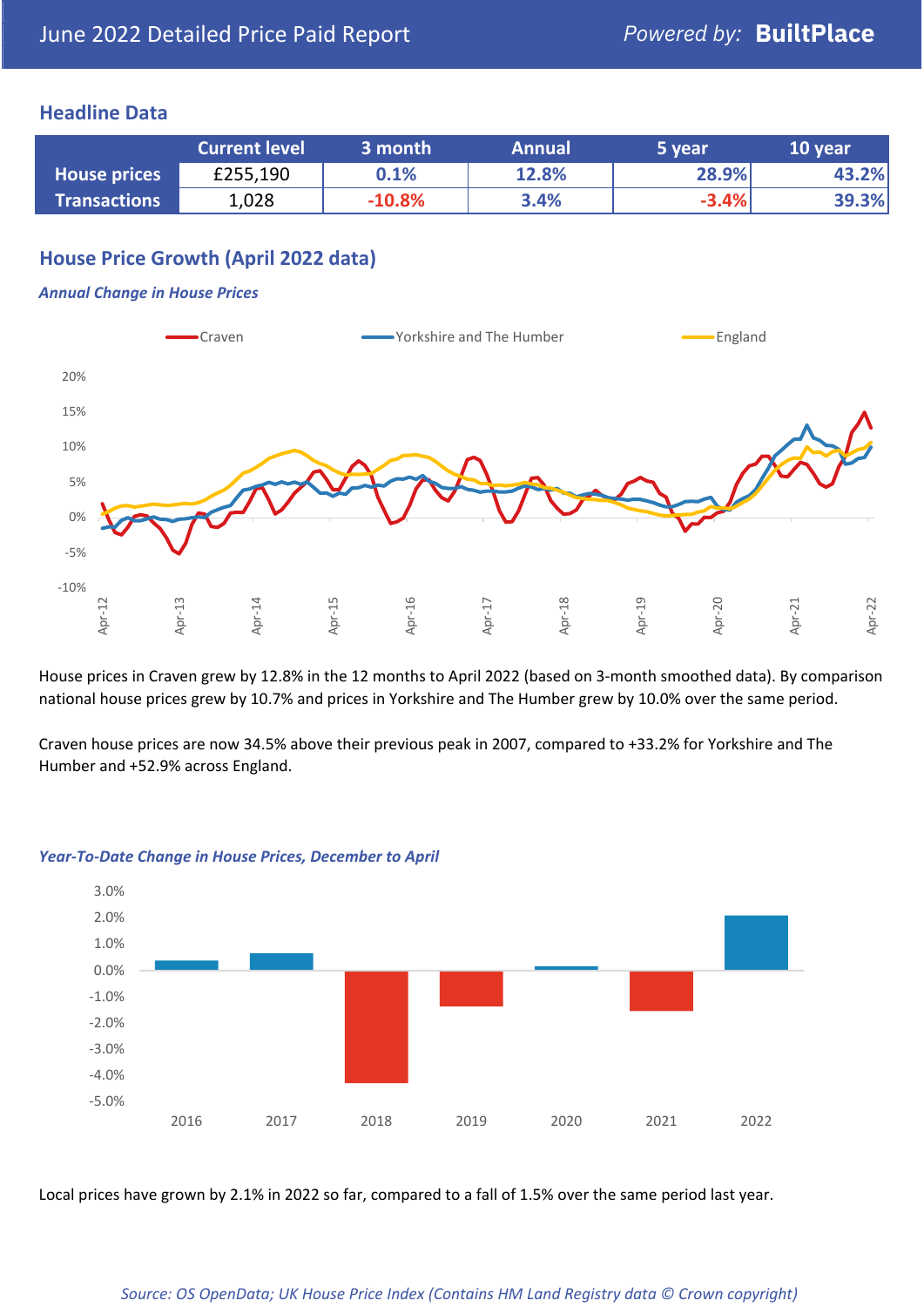### **House Price Map**

#### *12 months to April 2022*



*Each point is one postcode, coloured by the average value relative to all sales in this local authority (price bands are LA-specific quintiles).*

## **Map Key**

| Min      | <b>Max</b> |                            |
|----------|------------|----------------------------|
| Up to    | £161,000   | 1st quintile / lowest 20%  |
| £161,000 | £201,000   | 2nd quintile               |
| £201,000 | £258,000   | 3rd quintile               |
| £258,000 | £359,000   | 4th quintile               |
| £359,000 | and over   | 5th quintile / highest 20% |

#### *Source: OS OpenData; UK House Price Index (Contains HM Land Registry data © Crown copyright)*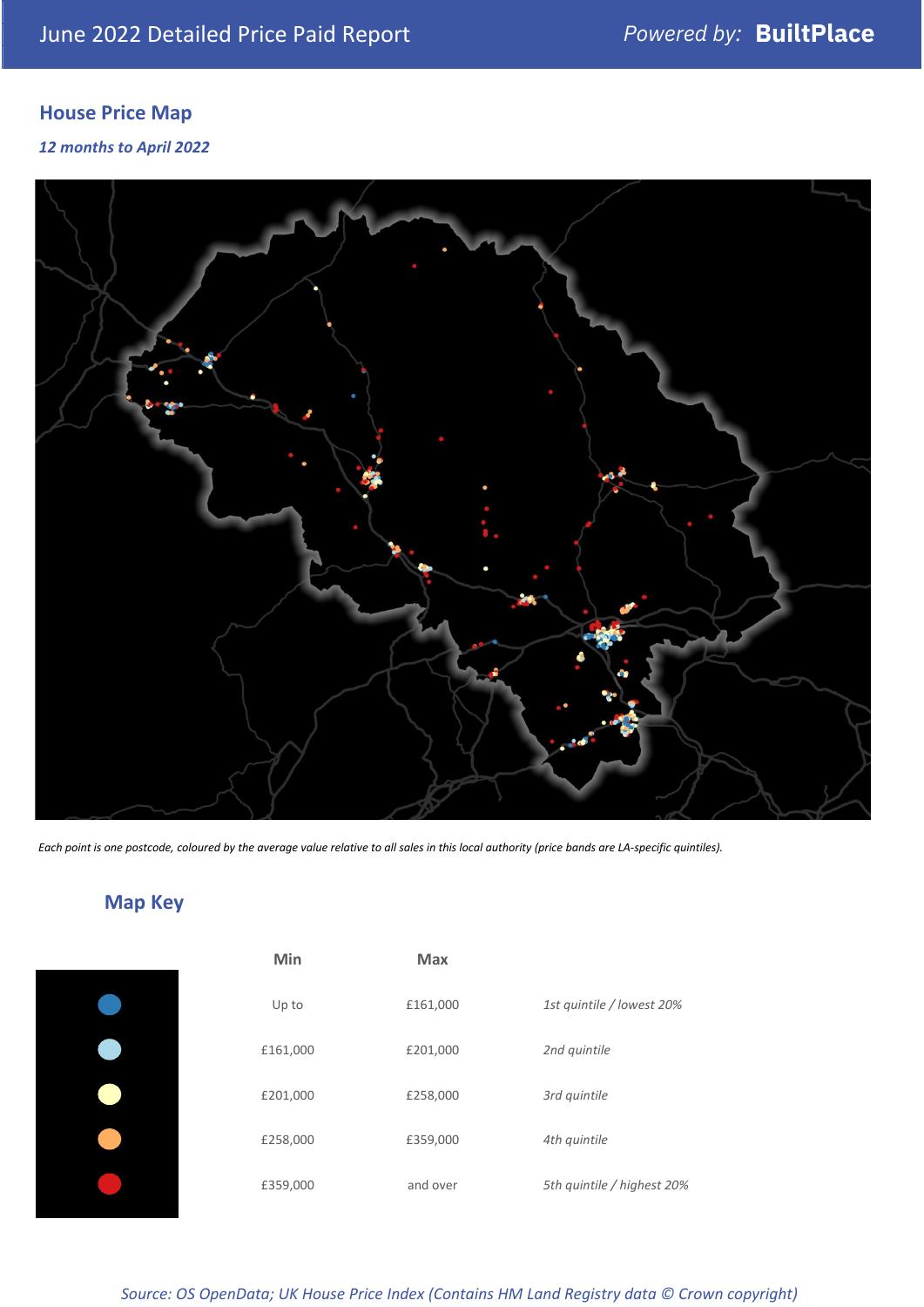### **Average House Price by Property Type**

#### *12 months to April 2022*



|                 | <b>New</b>           | <b>Second hand</b> |  |
|-----------------|----------------------|--------------------|--|
| <b>Flat</b>     | £174,500             | £180,823           |  |
| <b>Terraced</b> | No recorded<br>sales | £208,634           |  |
| Semi-detached   | No recorded<br>sales | £278,868           |  |
| <b>Detached</b> | £496,245             | £487,684           |  |

#### **House Price Distribution by Year**

*All properties, by price band and calendar year (2020 = year to date)*

|                    | 1997 | 2002 | 2007 | 2012 | 2017 | 2019 | 2020 |
|--------------------|------|------|------|------|------|------|------|
| <b>Under £100k</b> | 82%  | 50%  | 5%   | 9%   | 4%   | 2%   | 2%   |
| £100-200k          | 15%  | 35%  | 55%  | 49%  | 47%  | 38%  | 36%  |
| E200-300k          | 2%   | 11%  | 24%  | 24%  | 26%  | 31%  | 33%  |
| £300-400k          | 0%   | 3%   | 9%   | 9%   | 12%  | 14%  | 9%   |
| £400-500k          | 0%   | 1%   | 5%   | 5%   | 6%   | 7%   | 9%   |
| £500k-1m           | 0%   | 0%   | 2%   | 3%   | 5%   | 8%   | 10%  |
| £1-2m              | 0%   | 0%   | 0%   | 0%   | 0%   | 1%   | 2%   |
| <b>Over £2m</b>    | 0%   | 0%   | 0%   | 0%   | 0%   | 0%   | 0%   |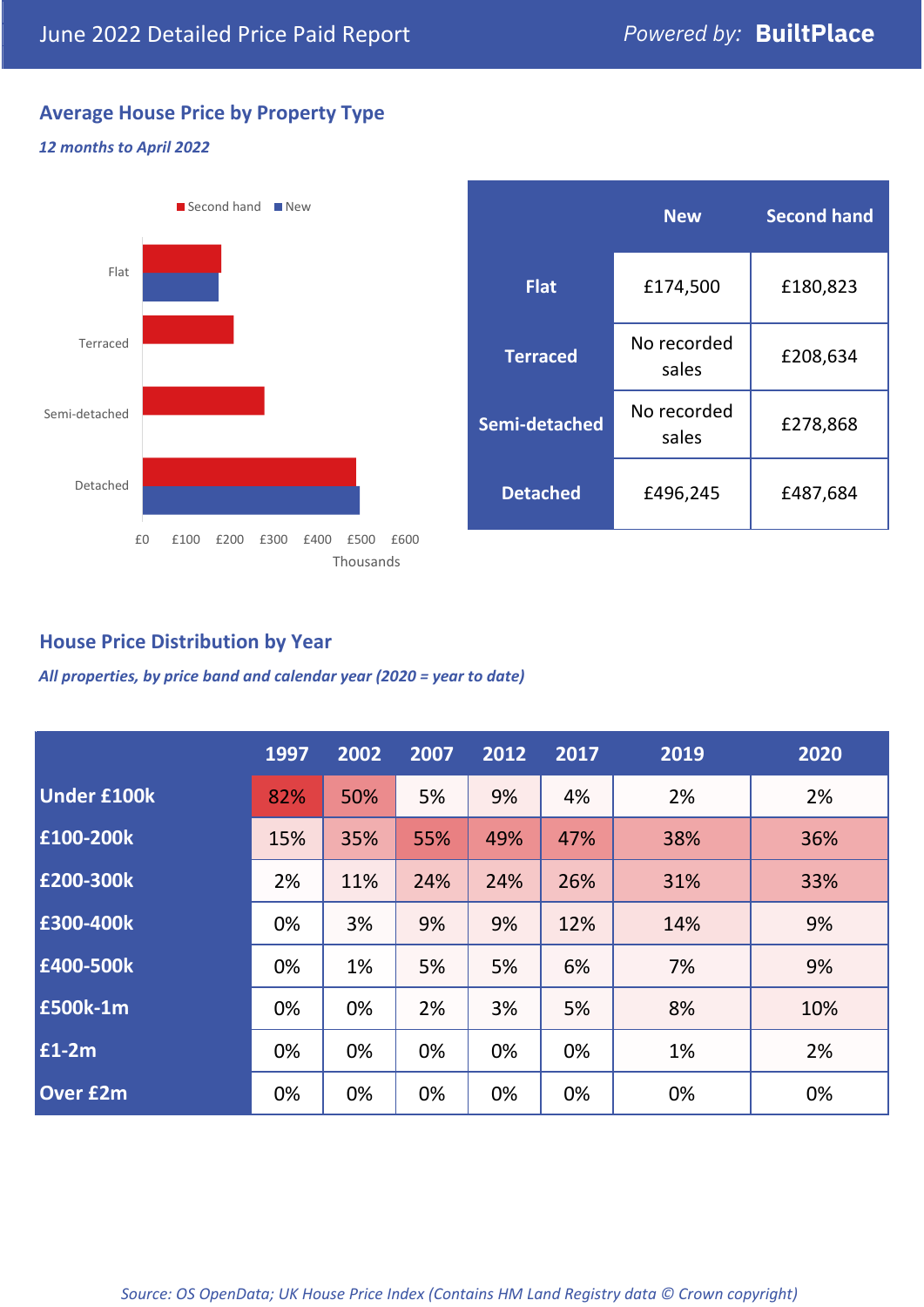#### **Transactions (February 2022 data)**

*Annual Transactions, Indexed (2001-05 average = 100)*



There were 1,028 transactions in Craven during the 12 months to February 2022. This is 77% of the average from 2001- 05 and suggests activity is below pre-downturn levels.

Transactions in Craven have fallen by 6.2% since 2014, compared to changes of -0.1% for Yorkshire and The Humber and - 7.7% for England.



#### *Cash and New Build Sales as % of Total, by Year*

*Note: The data on this page EXCLUDES transactions identified as transfers under a power of sale/repossessions, buy-to-lets (where they can be identified by a mortgage), and transfers to non-private individuals - i.e. it comprises only Land Registry 'A' data.*